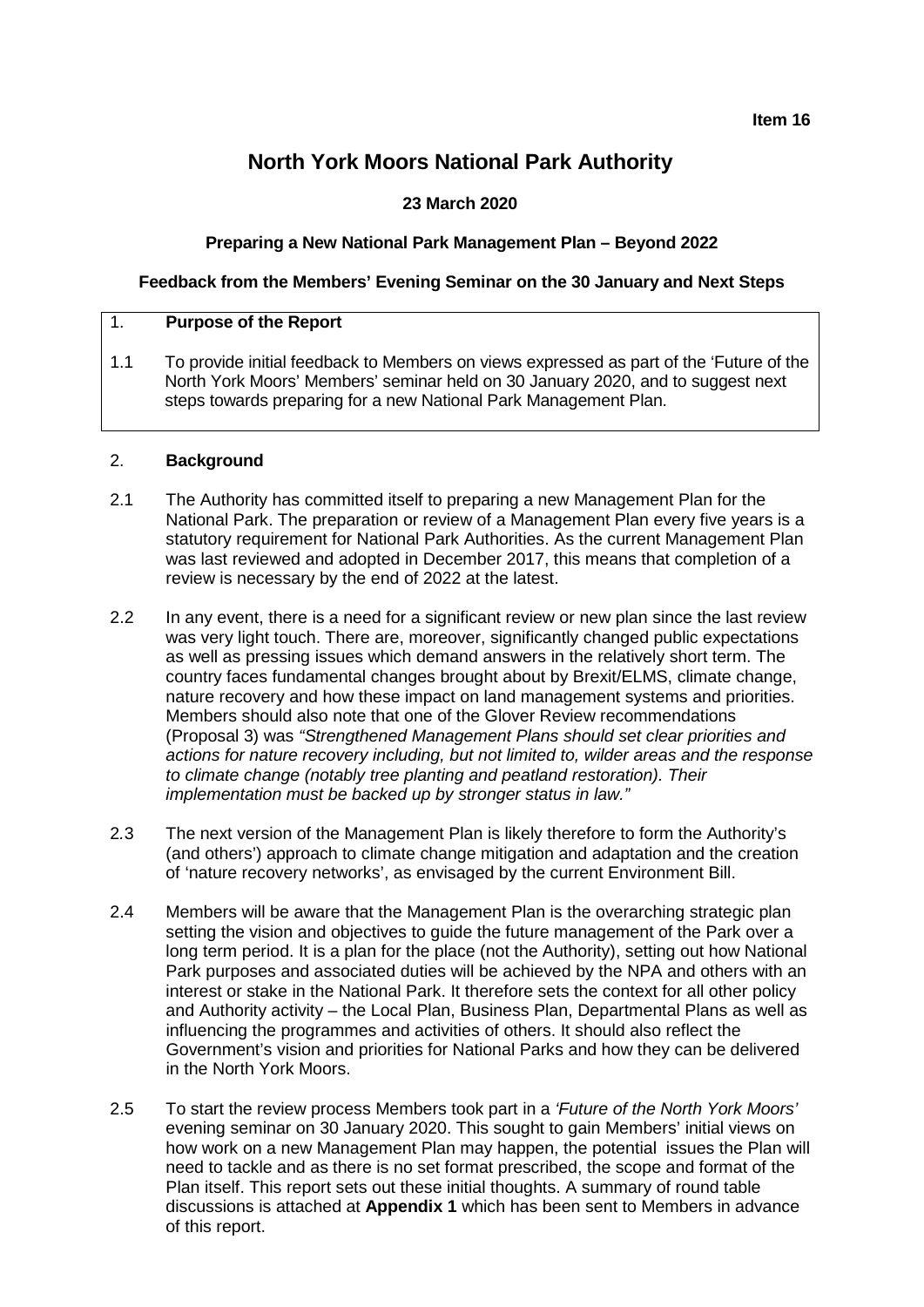# 3. **Scope of the Seminar**

- 3.1 The event was intended as a 'first step' to help inform the Plan review by asking all Members for initial views. It was not intended as a forum for any decisions to be made on the scope and content of the Plan and the initial thoughts gathered and set out in this report should not therefore be taken as a definite indicator of how the review will take place or what the new Plan may cover. Members have yet to decide these. Nevertheless, the event raised some principles about the form and scope of the Plan, which although not for final agreement now, are helpful as a basis to start the process off.
- 3.2 Following introductory presentations by officers, the seminar was split into two parts. The first covered the 'approach' to the review (the scale of the review, the format of the document and working arrangements with outside bodies etc.) and the second the potential key priority issues it would seek to address.

# 4. **Initial Views Expressed**

- 4.1 In summary, on the *approach* officers noted the following feedback:
	- There was strong support for a longer term vision for example up to 2030;
	- There was strong support for a shorter, more flexible Plan for example a higher level priorities document backed up by Appendices with more detail and thematic action plans;
	- There was strong support for the Authority producing the Plan 'in house'; however with the involvement and agreement of others via topic working groups was seen as vital;
	- There should be an internal steering group of Members and Officers with responsibility for producing the Plan, supported by other working groups;
	- It should be a thematic plan with a spatial expression for some elements (setting out specific locational actions).
- 4.2 On the *priority issues* officers tabled an initial set for consideration:
	- Climate change
	- Wildlife and Nature Recovery
	- Agriculture and Future of Farming
	- Health and Wellbeing
	- Marine and Coast
- 4.3 Members generally agreed with these (and seemed to see climate change as a driving issue); however several Members felt (and officers very much agree) that there needed to be recognition of the 'people' element i.e. around communities, education, economic development and digital connectivity.

# 5. **Next Steps**

5.1 Officers will develop a work programme in the coming months. In the meantime Members should note that at the National Park Authority Annual General Meeting on 22 June the annual nomination of Members to committees and outside bodies will take place. The current Management Plan Working Group comprises seven Members, including the Chair and Deputy Chair and with at least one Secretary of State and one Local Authority Member. This group was however formed to assist in monitoring and implementing the existing Management Plan and the focus going forward will be on preparing a new plan.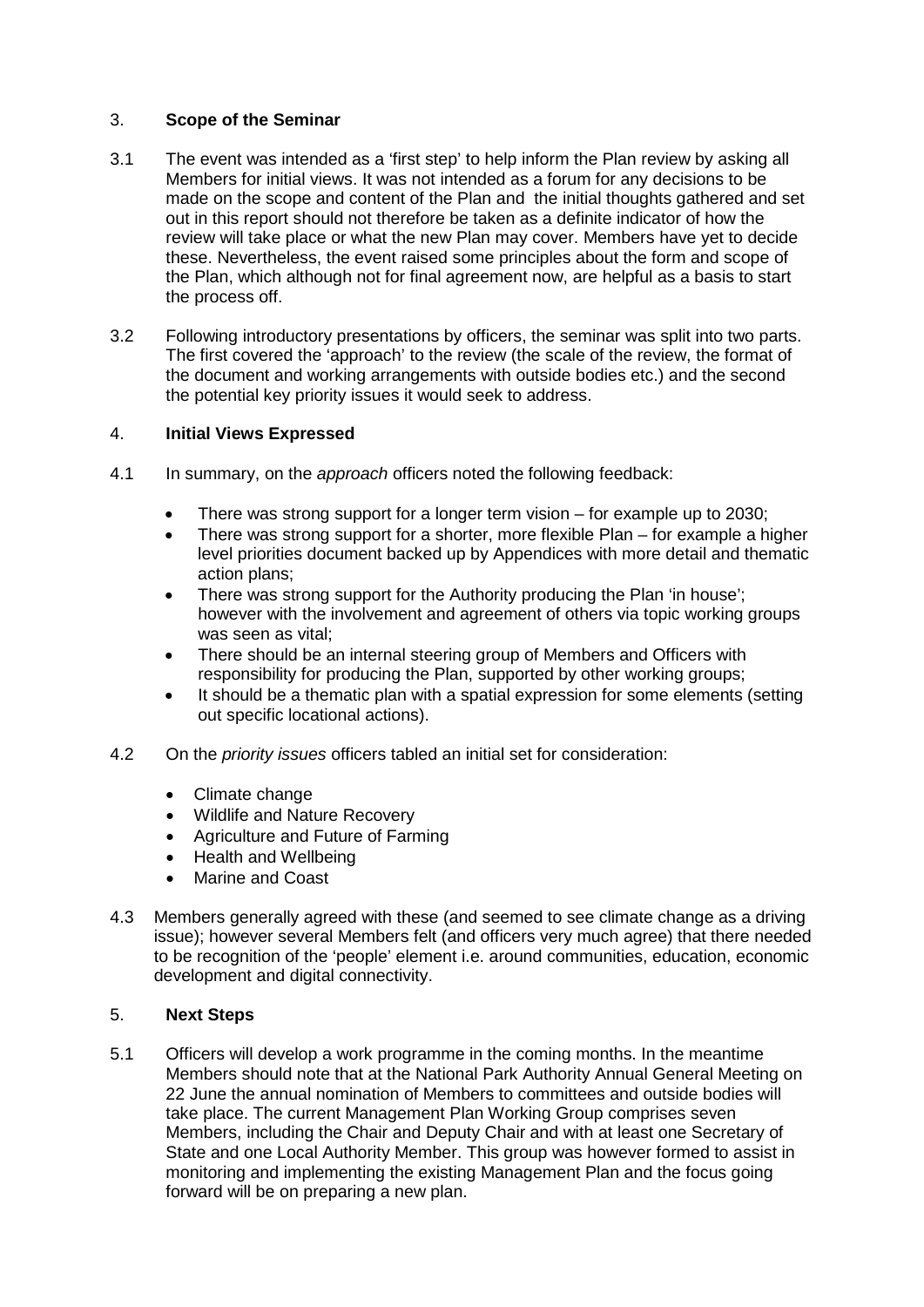At this early stage Members may feel that the full Authority needs to remain actively involved in setting the scope and format of a new plan with the involvement of a new Steering Group following these initial formative stages, later in the year.

5.2 Officers suggest that the second evening seminar covers an outline timetable for production of the Plan, the communications that will be needed and the main gaps in research/knowledge/information. The quadrennial survey of residents of the National Park is scheduled for this summer and this is an obvious way of obtaining local input to the Plan.

# 6. **Financial and Staffing Implications**

6.1 Work on the Management Plan is now the chief focus for the Forward Planning Team and will require input from all parts of the organisation. The Conservation Department has allocated part of its 20/21 budget to cover gaps in critical data sets. Although most of the resources for the review of the Management Plan will be met within existing staff resources, an expanded budget is likely to be needed in 21/22.

# 7. **Contribution to National Park Management Plan**

7.1 As described in this paper.

# 8. **Legal Implications**

8.1 None at present. Production or review of a Management Plan is a statutory requirement.

# 9. **Recommendation**<br>9.1 That: Members com

That: Members comment on the contents of this report, agree a further Members' Seminar in April and to establish a Steering Group at the AGM .

Contact Officer Paul Fellows Head of Strategic Policy Tel No 01439 772700

# **Appendices File ref**

1. Members' Evening Seminar held on 30 January - Summary of Round Table Discussions.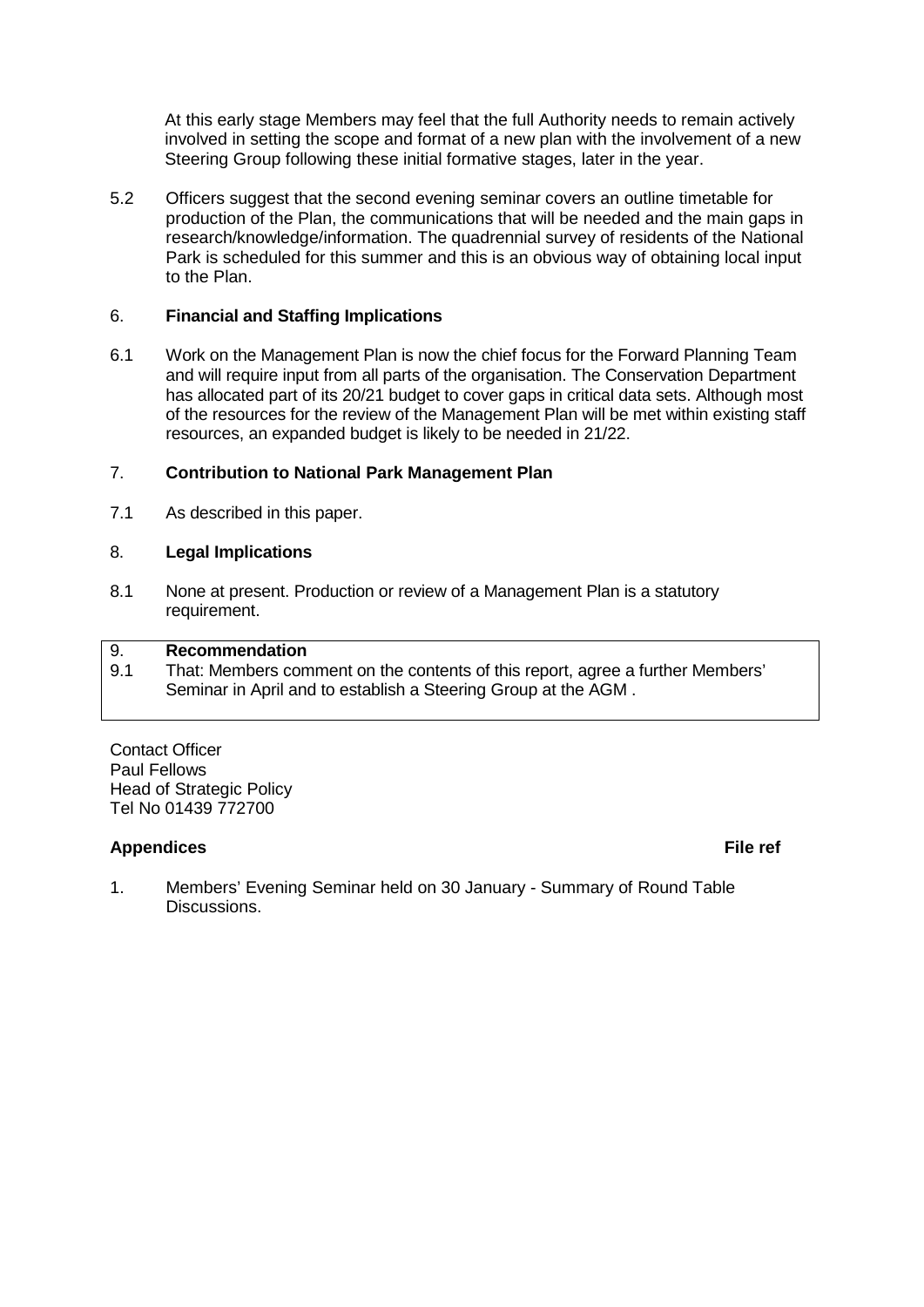# **Notes of the Members' Evening Seminar, 20 January 2020**

A Seminar *'The Future of the North York Moors National Park?'* was held on 30 January 2020 to explore Member's initial views on the scope and means of producing the next North York Moors National Park Management Plan. It also included early discussion of some of the key issues it may need to address.

### **Summary of the Round Table Discussions**

The seminar was divided into two main discussion sessions, with four tables of Members invited to discuss and feedback views.

### **Part 1**

The first part of the session invited Members to offer views around competing statements or propositions around the format, scope and production arrangements for the next Plan. Members were asked to discuss the Plan using question prompts placed on pieces of paper. Members were also asked to identify particular statements they agreed with by placing stickers next to that statement.

A summary of these statements of propositions were:

### **1. Scope of the Plan – a focussed Plan or a Plan that covers a broad range of issues?**

Views expressed:

- *The Plan should not get into too much detail and should focus on key issues – it should not be 'spread too thin' and should focus on the achievable (\*Strong support (using stickers) for this);*
- *It should be short enough not to have a need for a summary;*
- *It should be a high level plan in the first instance with supporting action plans;*
- *The Plan should be short (a top 'level' document') but then include thematic 'sub plans';*
- *The Plan should be pragmatic, flexible and achievable – it should focus on what can be done rather than be a high level aspirational plan. (\*Strong support (using stickers) for this);*
- *Should it be a 'two step' process? i.e. agree key issues with stakeholders and then produce sub plans for each?*
- *Infographics are a useful form of communication;*
- *There was support for "evidence of people talking" rather than just reading a document with a top down strategy;*
- *A social media strategy is important;*
- *The Plan should be 'dynamic' – not just sit on a shelf, i.e. measurable, flexible, adaptable;*
- *Printed documents become out of date – it should be a living, online strategy.*

# **2. Should the Plan look beyond the National Park Boundary or should it be a Plan that focusses on change within?**

Views expressed:

- *The Plan should focus on the National Park and its influence area;*
- *It should be a Plan for the National Park, not just the Authority;*
- *The Plan should recognise relationships with other areas but should focus actions on where it can influence;*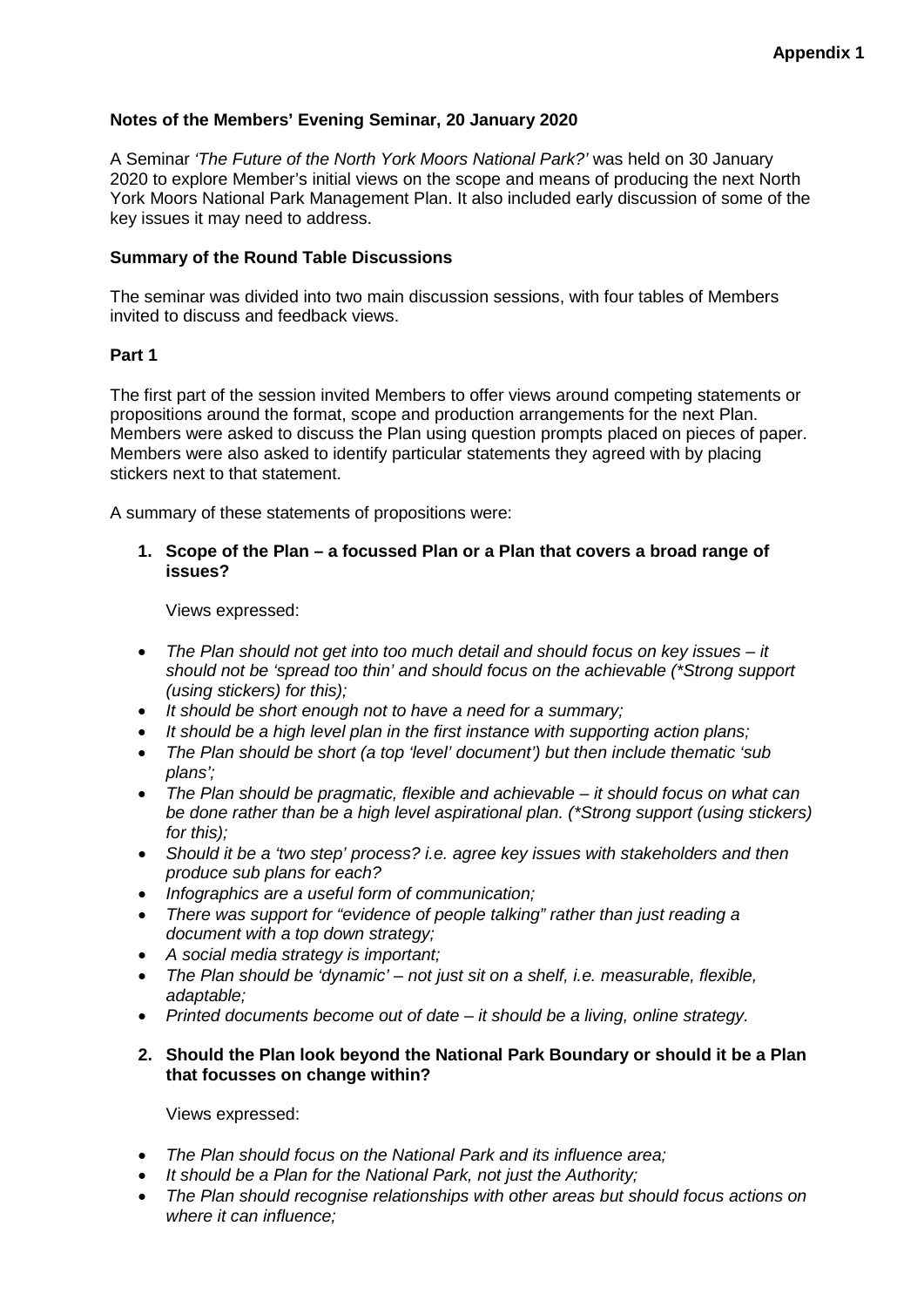- *The relationship with the neighbouring Howardian Hills AONB needs to be recognised (and potentially the Yorkshire Dales).*
- **3. The timescale for the Plan – should it focus on short term goals or long terms aims?**

Views expressed:

- *The Plan should look to the longer term e.g. 2030 with shorter term actions \*Strong support (using stickers) for a longer term plan/vision when Members were asked to identify priorities;*
- *Support for a longer timescale;*
- *The Plan should focus on what can be done in five years but have a longer term vision.*
- **4. How should the Plan be produced? - Ranging from entirely 'in house' with consultation with others, through a steering group with topic working groups through to a full partnership plan with the Authority providing a secretariat.**

Views expressed:

- *Support of a key or 'core' group which oversees production – including Members; \*Strong support (using stickers) for drafting in house but with involvement of partners;*
- *Some support for a core group including 2-5 key partners;*
- *Support for sub-groups focused on topic areas reporting to the core group;*
- A steering group of 12-15 NYMNPA Members/Officers should produce the Plan in *house, however with a brief to consult widely;*
- *The Plan does ultimately need to identify priorities for the National Park Authority;*
- *The word 'partnership' can mean many things – the issue is the degree to which the extent of working partnerships is formalised. Everyone won't agree on everything;*
- *There are 2-5 key partners that need to be involved including famers and landowners.*
- *There was support for it to stay as a "Management Plan" rather than a "Partnership Plan".*

# **5. Should the plan be theme based or have a spatial dimension (or a mix of both?)**

- *Some support for a spatial element but this will not cover all areas;*
- *It should be a thematic plan with a spatial expression for some elements ('horses for courses');*
- *Spatial elements will need exploring with /require the involvement of key partners.*

# **Part 2**

The second round table discussion focussed on key issues for the next Plan. An initial set of issues was provided by officers:

- Climate change
- Wildlife and Nature Recovery
- Agriculture and Future of Farming
- Health and Wellbeing
- Marine and Coast

# Views expressed:

There was agreement around all these themes – which will need to be addressed, however;